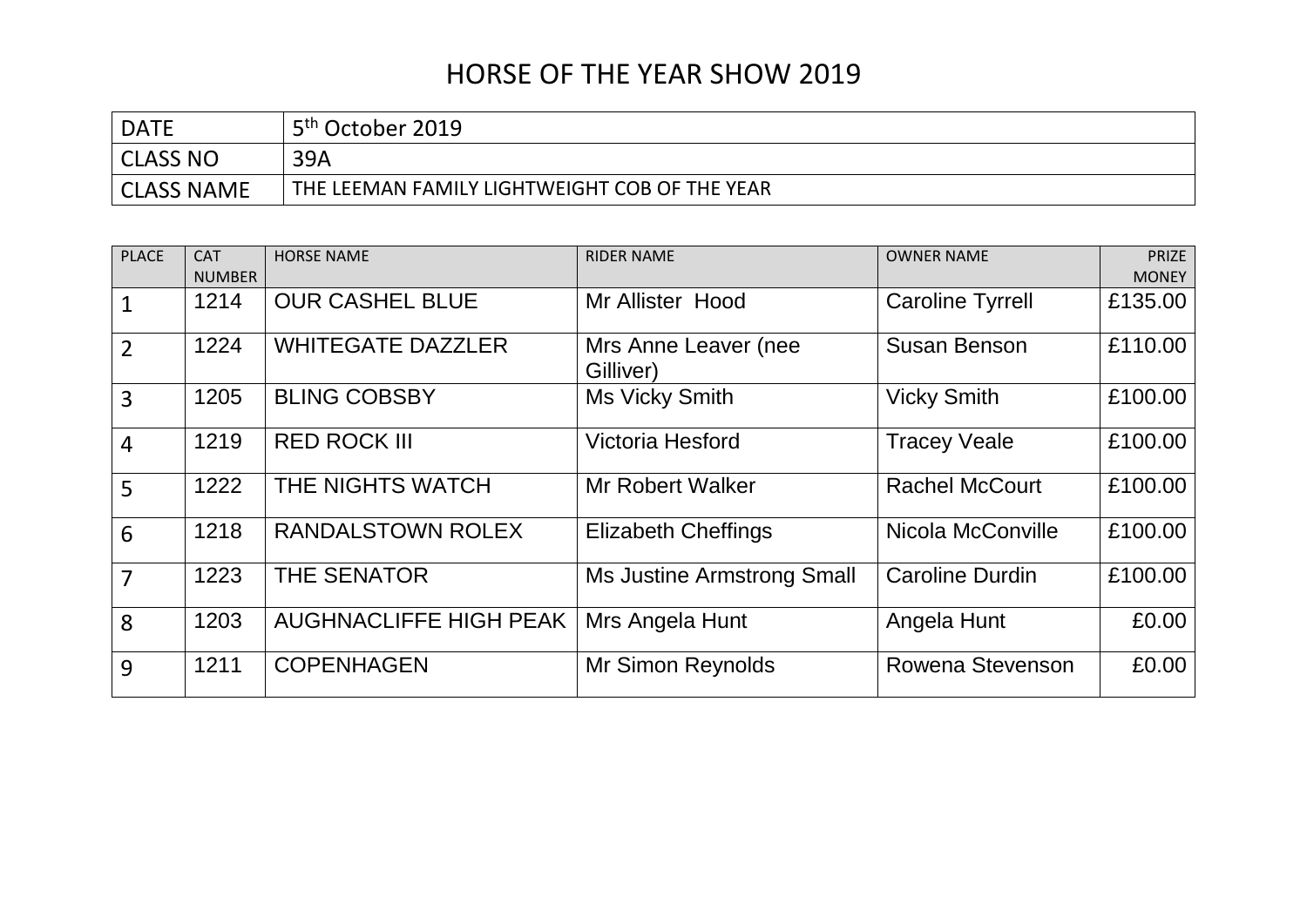## HORSE OF THE YEAR SHOW 2019

| <b>DATE</b>       | 5 <sup>th</sup> October 2019                  |
|-------------------|-----------------------------------------------|
| CLASS NO          | 39B                                           |
| <b>CLASS NAME</b> | THE LEEMAN FAMILY HEAVYWEIGHT COB OF THE YEAR |

| <b>PLACE</b>   | <b>CAT</b><br><b>NUMBER</b> | <b>HORSE NAME</b>            | <b>RIDER NAME</b>         | <b>OWNER NAME</b>          | <b>PRIZE</b><br><b>MONEY</b> |
|----------------|-----------------------------|------------------------------|---------------------------|----------------------------|------------------------------|
|                | 1238                        | <b>SILVER DIAMOND</b>        | Mr Magnus Nicholson       | <b>S M Tennant</b>         | £135.00                      |
| $\overline{2}$ | 1241                        | <b>STARFALL</b>              | Ms Lynn Russell           | <b>Baileys Horse Feeds</b> | £110.00                      |
| $\overline{3}$ | 1236                        | <b>RANDALSTOWN CROMWELL</b>  | Mrs Jayne Ross            | Debbie Harrod              | £100.00                      |
| $\overline{4}$ | 1232                        | <b>MASTER OF THE HOUSE</b>   | Mr Oliver Hood            | J Byford                   | £100.00                      |
| 5              | 1234                        | PAIRC AN FAOI DIAMOND        | <b>Mr Stuart Ashton</b>   | <b>Anne Vestey</b>         | £100.00                      |
| 6              | 1237                        | <b>RANDALSTOWN TOP NOTCH</b> | <b>Emily Proud</b>        | <b>Grahame Phillips</b>    | £100.00                      |
| $\overline{7}$ | 1226                        | <b>COLLINGHAM</b>            | <b>Georgina Tully</b>     | <b>Georgina Tully</b>      | £100.00                      |
| 8              | 1233                        | <b>MORROWS MARKSMAN</b>      | <b>Polly Coles</b>        | <b>Polly Coles</b>         | £0.00                        |
| 9              | 1228                        | <b>COPYCAT</b>               | Mrs Katie Jerram-hunnable | <b>Ruth Flack</b>          | £0.00                        |